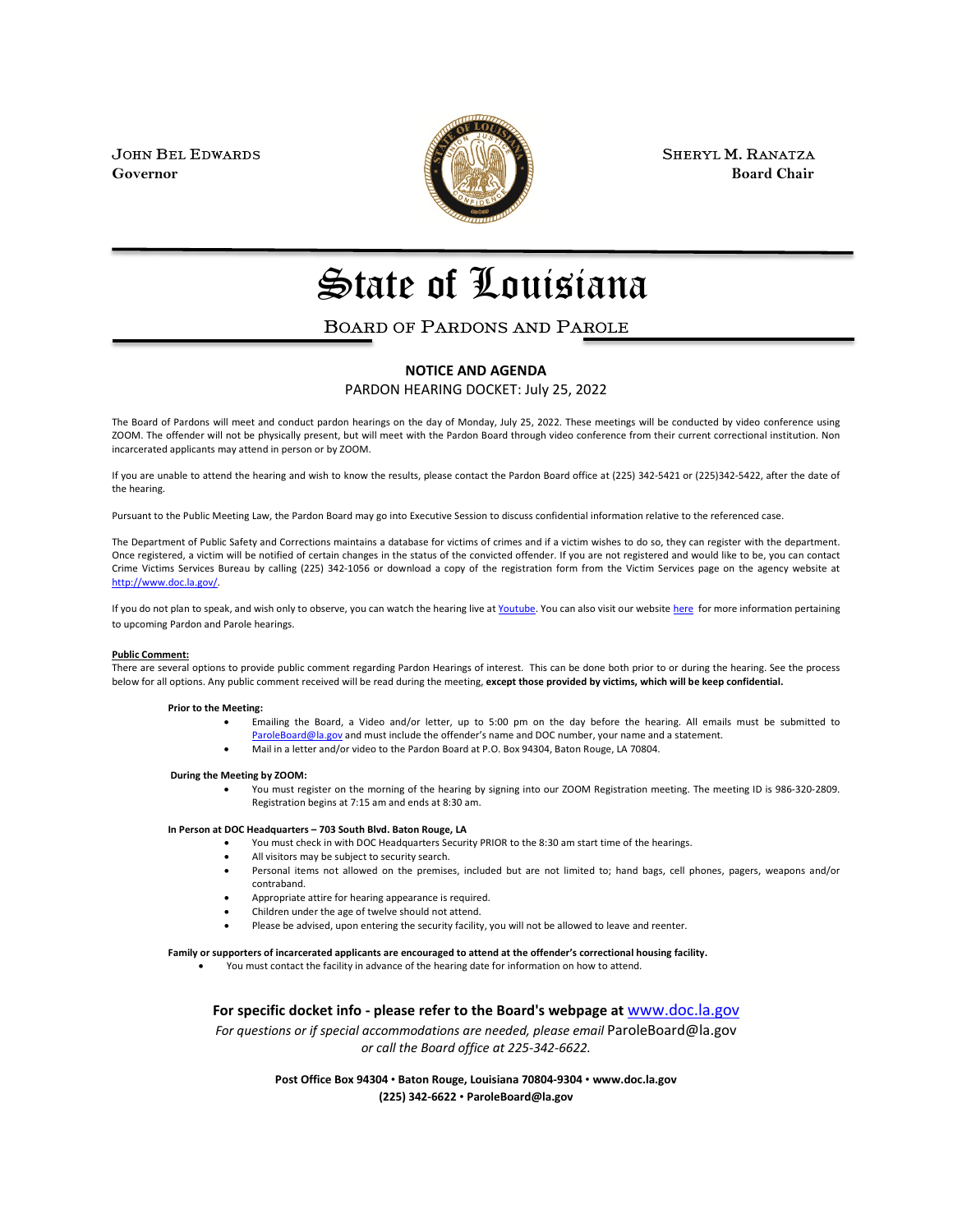

### NOTICE AND AGENDA **LOUISIANA BOARD OF PARDONS REGULAR MEETING Monday, July 25, 2022 8:30 am**

The Louisiana Board of Pardons will meet on Monday, July 25, 2022, at 8:30 am at DOC Headquarters, 703 South Boulevard, Baton Rouge, LA 70802.

### **Please silence your cell phones before entering the meeting.**

- 1. Call to Order
- 2. Roll Call
- 3. Public Comment (allowed on request before any action item)
- 4. Regular Business
	- Review and Approval of Minutes, Monday, July 18, 2022 Regular Meeting
	- Consideration of applications for clemency (see docket at doc.la.gov)
	- Administrative review of clemency applications.
- 5. New Business
- 6. Adjournment

The Board may convene an Executive Session at any time to discuss information that is confidential and not subject to public disclosure.

*If special accommodations are needed, please visit DOC.LA.GOV for Board contact information. Contact person: John Poche at 225-342-5421*